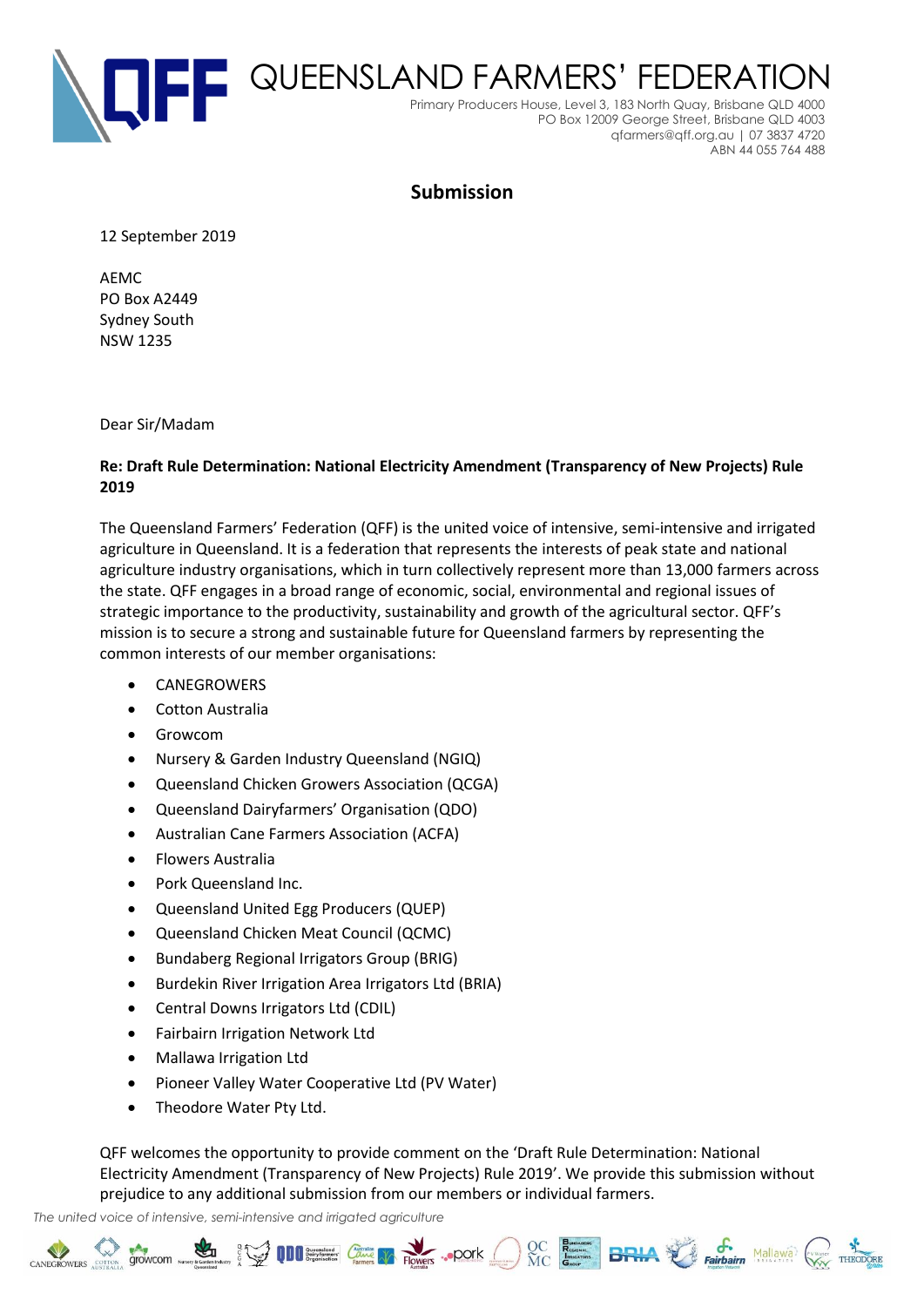

## *Background*

The Australian Energy Market Commission (AEMC) has released a draft rule to promote a two-way flow of information by allowing AEMO to send system information to different types of developers, while enabling key information about new projects to be shared with AEMO and published on its website.

The Commission's draft rule aims to facilitate greater access to relevant system information for developers that sell grid-scale assets prior to connection, while recognising that existing NER arrangements already enable certain types of developers, to register as intending participants and, as a result, access information available to registered participants. The draft rule will also make more information about new projects more readily available and codifies AEMO's generator information page in the NER, which is an information resource that will provide a source of regularly updated data for registered participants and other interested persons on existing and proposed connections to the national grid.

The rule will require TNSPs (Powerlink, Queensland) to share key connection information about new projects with AEMO. AEMO must then publish this data on the generator information page, increasing the visibility of proposed connections. The draft rule provides better and more up-to-date information about what generation projects are in the pipeline, making it easier and quicker for developers to assess the viability of proposed projects, as the energy market transitions. The draft rule means market participants are better informed, and therefore may make more efficient decisions on where to invest in new generation, which could ultimately benefit consumers by promoting reliable supply at lower costs.

QFF understands that the rule change request from the Australian Energy Council seeks to enhance the publicly available information about large-scale generation projects. QFF previously made a submission to the Consultation Paper - National Electricity Amendment (Transparency of New Projects) Rule in May, fully supporting the amendment (se[e https://www.qff.org.au/wp-content/uploads/2017/04/20190522-](https://www.qff.org.au/wp-content/uploads/2017/04/20190522-Submission-to-AEMC-re-Transparency-of-New-Projects-Rule-WEB.pdf) [Submission-to-AEMC-re-Transparency-of-New-Projects-Rule-WEB.pdf\)](https://www.qff.org.au/wp-content/uploads/2017/04/20190522-Submission-to-AEMC-re-Transparency-of-New-Projects-Rule-WEB.pdf). This submission outlined significant planning and negative impacts occurring around the locality of new generation in Queensland, compounded by the lack of transparency.

In response to the Draft Determination, QFF advises:

- *Information provision to market participants – This must support information provision arrangements that involve TNSPs providing key connection information to AEMO to be included on the Generator Information Page provided that information can be provided as soon as practicable and reasonably extend to information received prior to commencement of the rule.*
- *Transitional arrangements – Provision of connection information received prior to commencement - There has been a substantial increase of enquiries in the NEM over the last two years (particularly in Queensland) resulting in Powerlink retaining key connection information on a significant number of connection applications received over that period. For the intended benefits of the rule change to be fully realised, the new transparency arrangements need to extend to information obtained by TNSPs prior to the rule commencement date.*
- *Implementation timeframes – commencement of information provision - the proposed four (4) month transitional period appears to unnecessarily delay the commencement of new information provision arrangements that are overwhelmingly sought by market participants and limits the potential benefits of increased transparency being realised as soon as possible. QFF supports transitional arrangements that deliver the earlier provision of information. This could be achieved through interim guidelines released on commencement pending final guidelines to be developed later.*